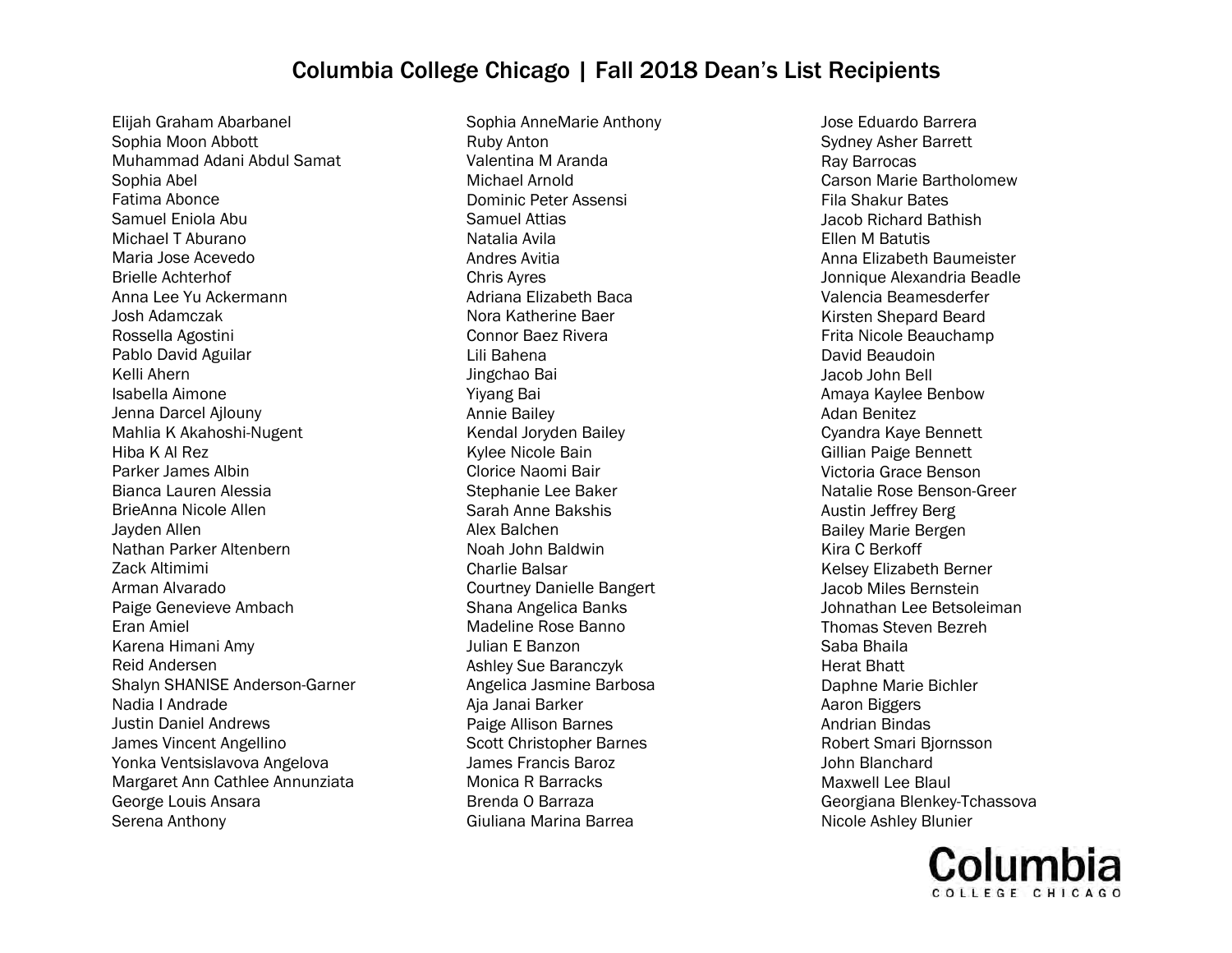Sara Orozco Boe Austin Theodore Boesdorfer Madeline E Bogathy Skylar Shea Bohatch Zach Noah Boone Hunter Garrett Borowick Scott Robert Bostrom Daria Kristen Boudreau Caitlyn- Raihannah Boukary Natalie Marie Bourbon Alexis Nicole Bowe Paige M Bowers Shelby Lynn Bowman Taylor Lauren Boydston Griffin Scott Boyle Emilee Brackenbury Alison Brackett Cole Bradley Jovan Marshall Bradley Breanna Kay Brandenburg Veronica De\_Oliveira Brasil Stephen Joseph Bratton Bailey Marie Bray Nathan Breeden Emily Barbara Bremner PJ Briggs Lauren Briney Alex Brinkley Madeline Rose Brittingham Layla Maria Broderick Lucille Marie Brooks Austin Edward Brown Carley Virginia Brown Connar Elizabeth Brown Jibril Brown Mark William Brown Quintrel Brown

Emoni Brown-Bey Iyana Anne Brown-Bey Angela Browning Tessa May Brubaker Casey Catherine Bruchwalski KJ Bruels Jude Enjolic Brummett Paige Alison Brunsen Almani Camille Bryant Kellie Elizabeth Buffington Adam Paul Buhrandt Samuel Louis Bull Tambra Bullock Joe Bunag Carter Ashcroft Burch James Daniel Burnidge Bennett Caroline Burns Darynn Josephine Burton Jodi Lee Bushnell-Aleman Frankie Taylor Byers Jessica Lee Byers Denise Elizabeth Byrne Frida Cabrera Erika Caldwell Katelynn Rose Caleca Natalie M Callegari Koda Calma Lesley Calvillo Sol Camano Macy Camille Miranda Katherine Campagna Ambria Kelcy Campbell Katy Campbell Madison Leigh Campbell Rachel Alisse Campbell Nick Canchola, Jr. Yahan Cao

Yu Cao Jasmine Careddu Cameron Clark Carlson Paige Marie Carlson Lauren Dee Carlton Lexi Carmody Danielle Elizabeth Carr Heloisa Renatini Carramate Jennifer Lynne Carroll Marie Carroll Reed Reed Carroll Scott Matthew Carstens Kailan R Carter Syvanah Louise Carter Lev Chanan Caruso Dylan M Case Jerry Javier Castillo Maria Castillo Sandybell Castillo Danielle Victoria Castles Alisee Cattebeke Mikayla Rose Caudill Nora Frances Cawley Thais D Centeno Matt R Cerny Hannah Virginia Chandler Karen Leigh Chaney Hugo Chang Shannon Nicole Chapin Nicole Char Jennifer Giselle Chavez Lu-Fu Chen Michael Chen Grace Cheng Mitchell Ray Cheng Evan Yash Chhabra Courtney Angela Chiappone

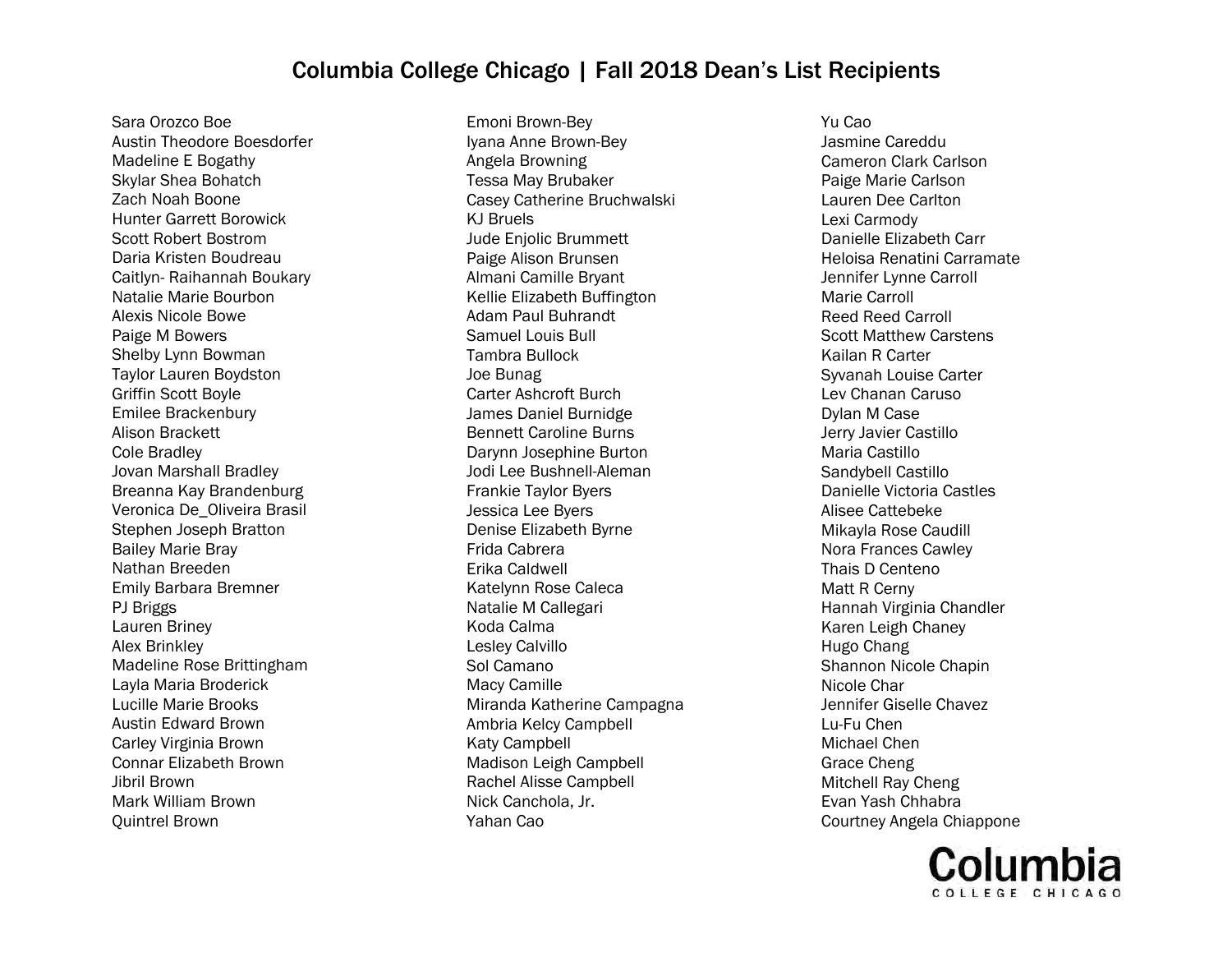Sebastian Chino Kavy ChirayilYanni Chisolm Molly Lynn ChmielJason Cho Kalin Alice Chong Philip Marcel Chovnick Elena Rose Chow Chris Chu Rebecca Un\_Ying Chu Jocelyn Ann-Marie Chubb Mary Alex Cina Clare Anne CinelliAlexander Henry CisnerosMickayla Hope Clark Patrick Jeffrey Clark Benjamin Frank Clarkson Brenna L ClausenTony Clavio Liz Louise Cleven Chandler Ellen Clifford Liam Beltran CoballesTia Marie Cochlin Taylor Renee Cochran David Graham CochraneKate Cody-Bradford Grace Perrin CoelhoKatie Colatorti Madeline Elise ColeRachel E Cole William Coleman, Jr. Margaret Kathleen CollinsJosa Brianna Comstock Emma Sophia ConnellCharlie Allen Connelly Alaina Renee ConnerDarragh Connolly

Nick Conroy Sara Jane Conway Benjamin Michael Cooper Eli Girard Cooper Peyton Marie Cooper Allison Lee Coppedge Christine Michelle Corazza Augustus Carl Corder McKone Trevor Corkery Taylor Ann Corkill Omar Corral Angel Anthony Cortez Alejandra Cosio Peter Evan Costas Emily Ann Costello Harrison Leo.\_ Cothran Madeline Margaret Cox Flavia Alexandra Crainic Aidan Samuel Cramer Grace Elisabeth Creech Josiah Antrosio Croegaert Haley Cross Kirby Grace Cross Geneva K Croteau Isabella Marie Crum Heidy Elizabeth Cruz Sophia Marie Cruz Michael Anthony Cuevas Hannah Grace Cumings Zach Duane Cunning Sammy Cunningham Thomas William\_Anderson Cushing Lindsay Marie Cymbalski Emily Anna Czelusniak Julia Czoch Daniel Samer Dababneh Leslie Marie Dame

Ora Batya Damelin Brandon Tyler Dams Marco Evan D'Andrea Mary Catherine Daniels Skyler Laura\_Sage Daniels Kaitlyn Christina Daniluk Athina Darrus Evelyn Mae Daughrity Shannon Marie Dauksza Jasmine Desiree David Brett Harley Davidson Isaura Davila Ruben Davila, Jr. Alli Davis Bonnie Bernice Davis Carly R. Davis Hannah Davis Hannah Doreen Davis Naiya Frances-Louise Davis Caroline Jean Day Natalie Elizabeth Day Isabelle Muller De Britto Fabian Orlando De Diego Constantino De La Garza Gonzalez, Sr. Justin Daniel De Leon Gabriel Conciani De Moraes Kevin Marley Dean Danielle Elizabeth Deasley Olivia Francis DeBock Allison DeCant Tessa Renee DeHart Sean Michael Delahunt Michelle Lynn DeLaMatter Noah Matthew Delaney Jensen Grace Delius Codee Marshall Delong Jennifer DeMint

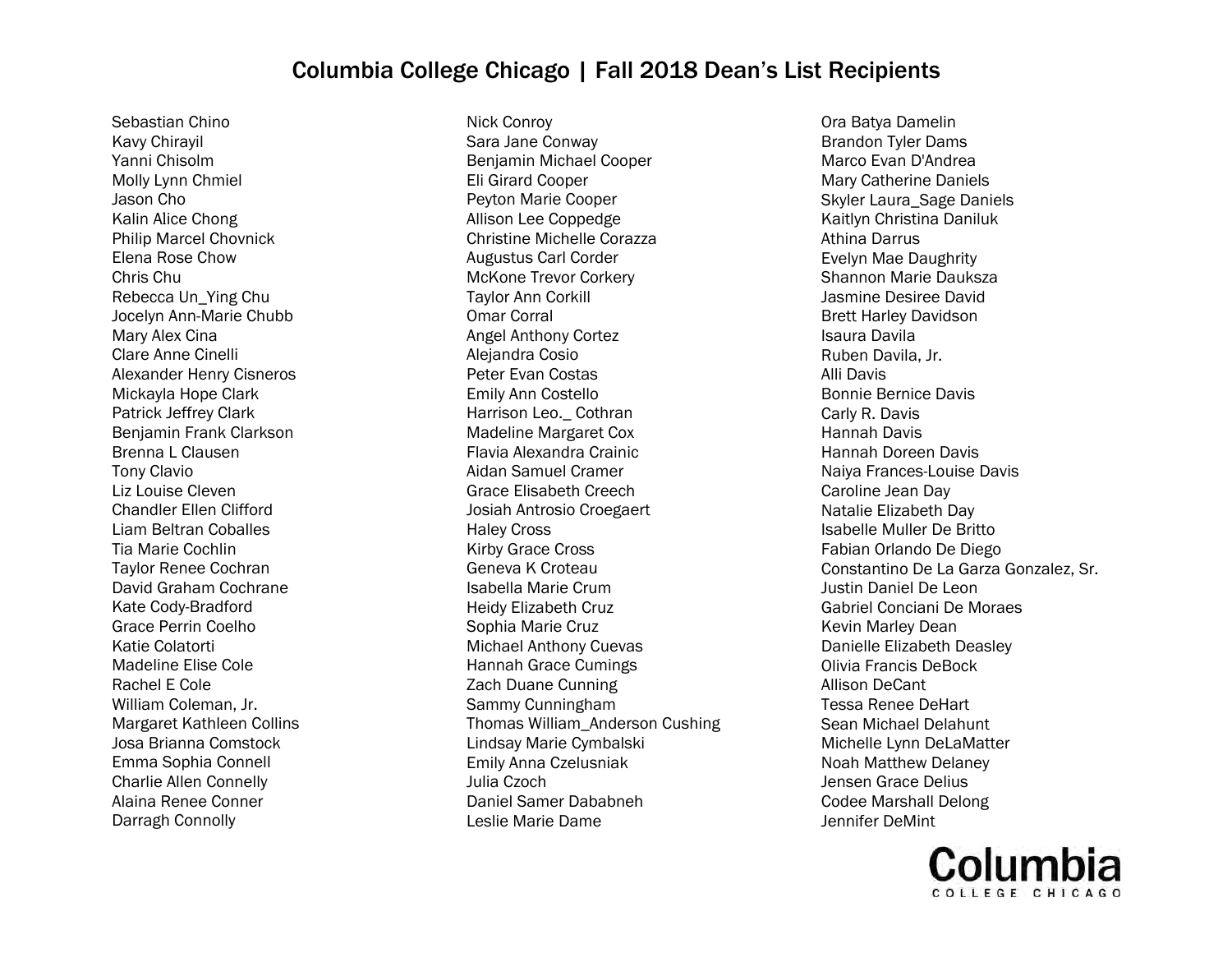Rita Clare Dennin Haley Amelia Dennis Alyssa Laurenne Derezycky Brad Allen Deruntz Will Desposito Amelia Margaret Detwiler Mari Devereaux Heather Devin Tanner Boyd Devore Hailey N DeWitt Margaux Di Iorio Kaley Diaz Benjamin Michael Dib Scott McCoy DiBenedetto Jared William Dickey Aidan Kidd Diefenbach Jess Dieguez Gavin Diehl Liam Pierre Dieu Darcy Renee Dillon Claire Louise Dilworth Mitchell Louis Dinello Shane M Dioneda Brandon DiPaolo Sara Jane DiPaolo Mia Giuliana Disanto Mikela Anyea Dixon Maureen Kara Doherty Christopher Joseph Dolan Ariana Rose Dolce Bianca A Doman Armando Ismael Dominguez Caitlin Anna Dooks Brianna Rose Doran-Moriarty Eric Anthony Dorsa Rebecca Lynn Dose Micki Downey

Max Drenckpohl Marisa R Drinkwater Georgia Ruth Drost Thorne Wiley Drwal Yuxin Du Sante Massimo Dubois Steven Charles Dudley Charlotte Duff Cole Riley Duffy Erin Rachelle Duguay Marissa Lynn Duignan Alexandra Clare Dumas Mallory Jean Dumelle Makeda Kathleen Duncan Matthew Anton Dunko Eva Durance Noah Stephen Durany Jessica Durbala Denise Ann Duriga Joy Dominique Duson Ishan Dutta Elena Kate Dziak Maggi Lynne Eachus Loryn Mae Eagleson Brendan Scott Eathorne Corey Eaton Emma Kate Eaton Zeb Eaton Luise Ebeling Taraja Echols David Anthony Edmonds Zach Edmonds Therese Victoria Edwards Katy Egan Kayla Elizabeth Egan Eva Dulaney Eig Brianna Jacqueli Eittreim-Davis

Natalie Ekonomiuk Vanesa Elias Teresa Catherine Elj Patrice Maranda Ellis Anna Marie Engel Daphne Guadalupe Escalante Edgar Espino Emily Lauren Espinosa Jacob Sheridan Estrada Minna Etters Bea Eubanks Thomas Kent Evans, III Gabriela Victoria Everett Brianna Santina Facione Delaney Virginia Fagan Sean Patrick Fahey Gerrit Fahr Quinton Fairbourn Hannah Marie Faris Frances Colleen Farlee Sunnie Ann Farrar Gillian Nicole Fauntleroy Yaseen Fawzi Andrew Feagley Kasey Jean Felgar Moira Rose Felish Yuanpeng Feng Mary Lee Fenner Hillary Brooke Fenton Kacey Ferber Tyler Ferguson Gabriela Fernandez Seri Haelen Fernandez Omar Ferrer Mary Figueroa Kat Filipatos Natalie Hope Finamore

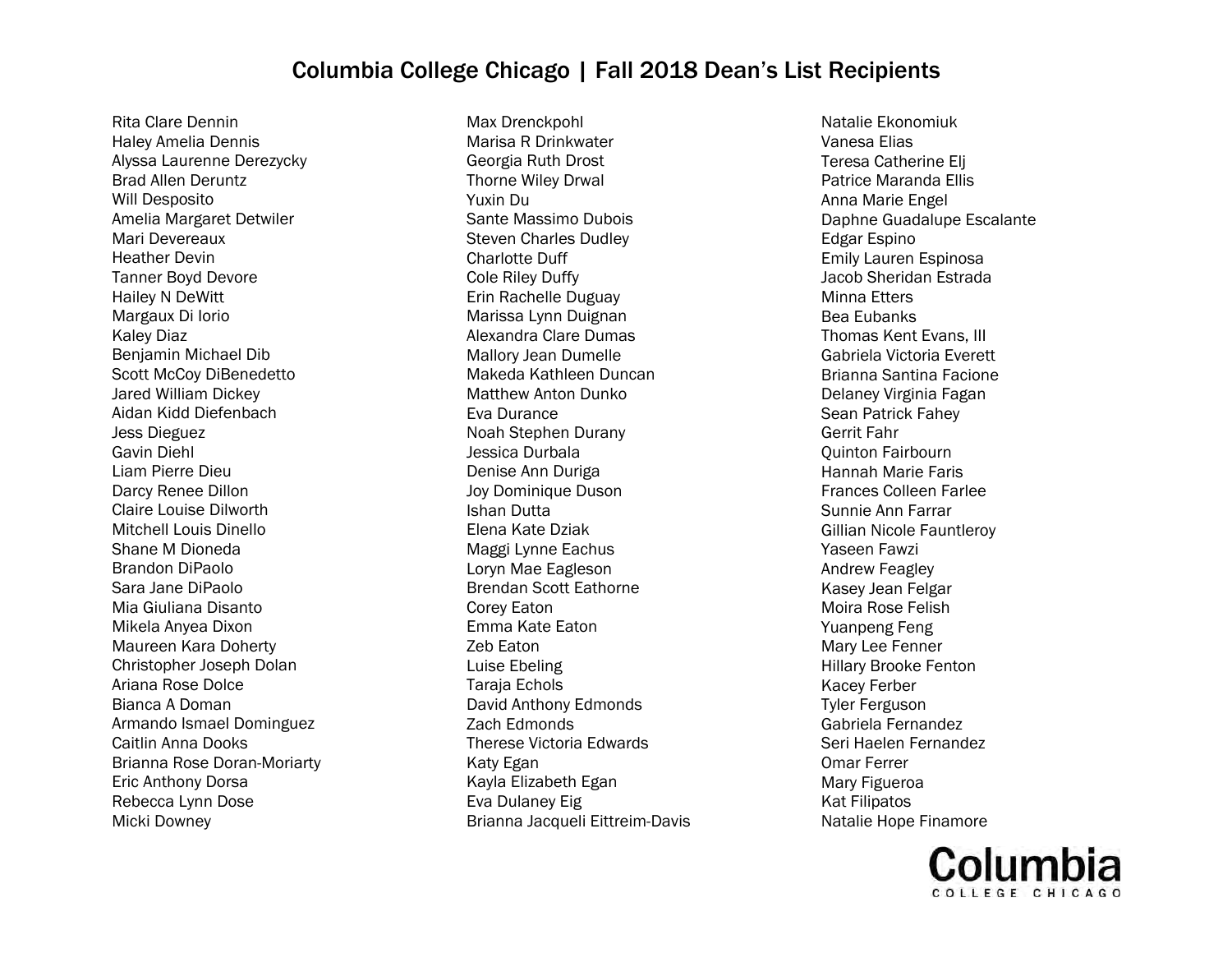Max Juliand Finch-Raymond Natalie Sarah Finfer Evan Fintzy Ellie Danielle Fischer John Patrick Fischer Lizzie Fish Ryan Patrick Fitzgerald Jack Fix Lindsay Ann Fizzell Kevin Michael Flavin Kyler David Fleming Bel Flores Abbie Florita Kayla N Flory Rachel Marie Flynn Taylor James Ford Megan Mina Forouhi Sophie Arianne Forsyth Camilla Forte Silva Tyler Wade Fortenberry Cecile Fountain Jardim Bayden Fraley Abigail Lee Francis Madeline Jane Franklin Tyler Symone Franklin Mia Nicole Frazier Alexandra Antoinette Fredrich Anisa Marie French Dale Andrew French Isabelle Helen French Lucia Frisancho Victor Froiman Stefanie Ann Frontera Madi Fry Kelly Frye Ian Rider Fugett Katelynne Marie Fulford

Maya Frances Fuller Tionna Marie Fuller Lexa Dielle Funderburg Gabriel Haynie Futterman Kyla Gabka Karolina Maria Gadek Sydney Breann Gallant Emily Ann Gallaugher Estefania Galvan Maria Clara Galvao Roriz Dantas Emma Elise Gamboa Hao tian Gao Pedro Nogueira Garcez Alejandro Garcia Alex Garcia Christopher Garcia Kate Nicole Garcia Miguel Garcia Jack Garrett Emily Lynn Garrison Ashley Renee Garver Ruby Madison Gatenby Jana Caitlin Gautschy Aaron Gelblat-Bronson Sophia Louise Gelsomino Haylee Lynne Gemeiner Jared B Gerard Luke Arthur Gerdes Katelyn Summer Gilland Sydney Marshall Gilliam Sarah Elizabeth Gilmore Joshua Devan Giordan Kevin Carl Giribaldi Matthew James Glanvill, Sr. Stephanie Nicole Glitz Ethan Boyd Glover Vanessa Marie Glover

Emily Go Gianella Goan Stanley Rex Godfrey Alysa Diane Goethe Morgan Elizabeth Gold Alyssa Danielle Golden Luke Austin Goldfain Jennifer Amalia Goldstein Kyle David Goltz Julia Elise Gomez Danielle Riley Gonzales Sara Lucia Gonzalez Tatiana Maria Goodman Victoria Rose Goodman Sarah Nicole Goodrich Fiona Isabella Good-Sirota Naomi Arlene Gorden Liam Emerson Goss Anna Drew Govert Julia Rose Gradwohl Sarah Marie Graf Kate Graham Lorrie A Graham Rachel Ellen Graham Spenser Dallas Graham Kurt Allen Granados Nathan O Grant Faith Chara Green Madison Rae Green Samuel Edward Greenberg Jerikah Morgan Greene Julia Elizabeth Greene Oliver Grenke Tom Greto Kyslee Hendricks Greve Daniel Joseph Grib Rylee Bradford Griffin

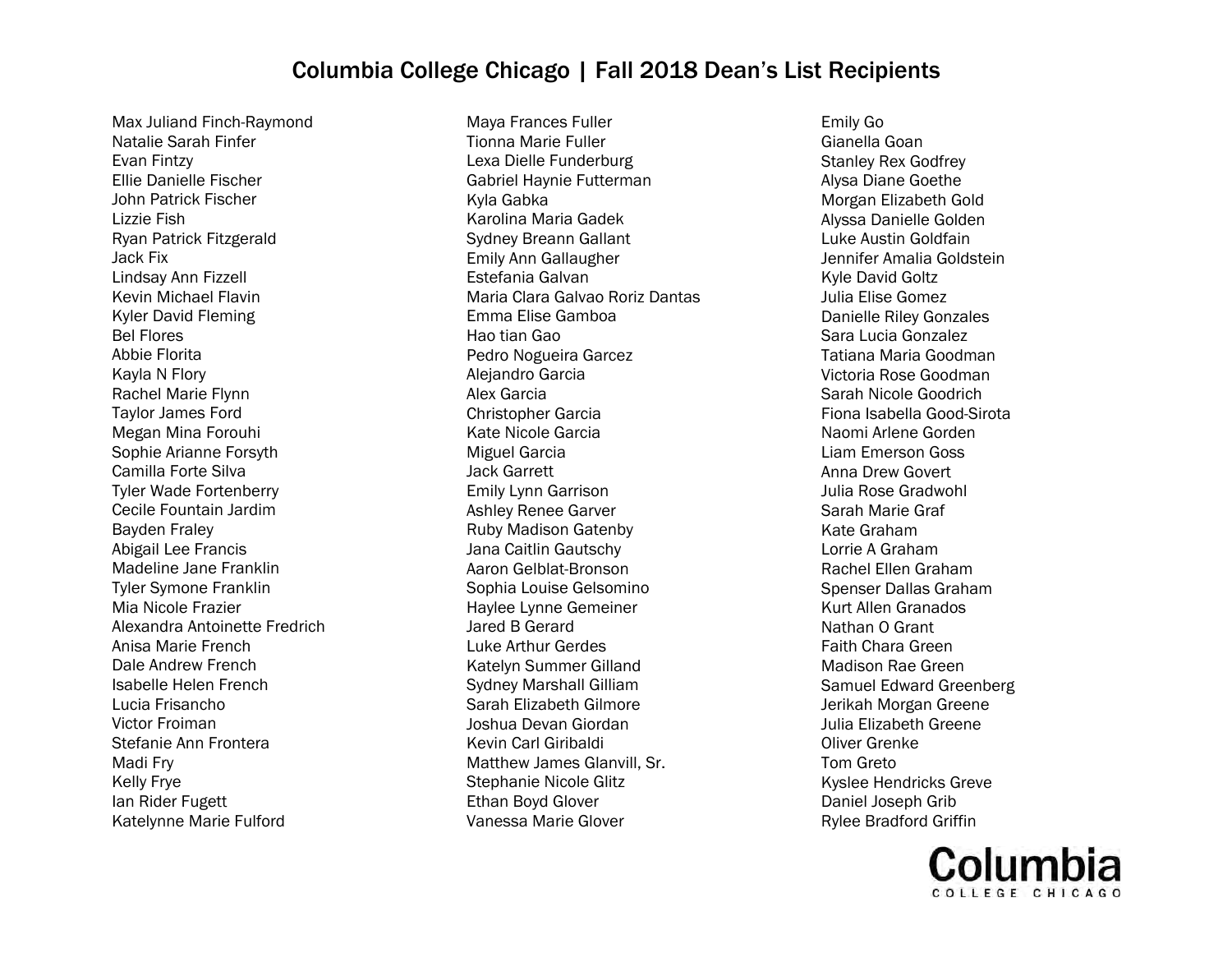Sara Griffin Summer Aneesah Griffin Kelly Nicole Griffiths Helen Merret Grimes Matthew William\_Thomas\_H Grimes Joey Grisby Anton Seamus Groark Abbigale Nicole Gross Maddie Gross Taylor Lynn Grubb Nicholas Grundtvig Christopher Grych Tyra Guan Natalia Guardia Ana Gubic Isabella Jean Guerrero Ben Guest Ariana Guijosa Evan Thomas Gulock Lee Roberts Gusman Taryn Julia Habel Zachary Michael Hackman Alexia MarieCottez Haeuser Benjamin Timothy Hallsten Jayla Money Hamilton Parker Scott Hamilton Kaylee Erin Hamm Morgan Ann Hammen Reagan Claire Hampsher Brian Han Layla Li Hannaford Laiqah Lorraine Hanold Anna Grey Hansford Austin Michael Hanson Khianna Renee Hanson Alana J Harmon Rachel Mairead Harreld

Joseph Buckley Harrington Analea Harris Brea Ashlei Harris Kevin Sanjiviraj Harris Charrisse Marie Harrison Payton Aleah Harris-Woodard Julia Lauren Harrold Adrianna Marie Hartburg Drew Hartley Audrey Renee Hartnett Alex Harvey Jordan Matthew Hasek Lameese Hassen Madalyn Mae\_Louise Hatfield Marley Cadell Hatfield Claire Madelyn Haussner Tangie Hawkins Mj Hawks Becka Hayes Amy He Ci He Lilja Dogg Heidarsdottir Caroline Ruth Hein Kayla Lynn Henderson Sydni Sara\_Simone Henderson Sariah Courtney Henning Leland Craig Henry Sophie Grace Henry Julian Francisco Herencia Giselle Hernandez Shelsee Shelanda Hernandez Peyton Marianne Herrera Cate Herrold Kinsey Cordelia Herzog Katie Hettenbach Reid Hewett Lex Heyler

Moira Catherine Hibbard Peyton Alexandria Hicks Sarah McClain Hierholzer Jo Hightshoe Gail C Hildebrand Elizabeth Ann Hilgenberg Michael Anthony Hilgendorf Molly Jane Hill Tommie Leigh Hill Grace Nora Hilliard Mira Grace Hinzman Jennifer Sandra Hochberg Ellen Alexander Hodges Lauren Ashton Hodges Cassidy Marie Hofschulte Ellis Ian Holland Hermann Charles Hopson, Jr. Emily Louise Hornung Nathan Alexander Horowitz Jeff Horton Sean Moran Horvath Mira Rae Horwitz Arianna Alyse Hosinski Nikki Milan Houston Lauren Olivia Howard Miles Greggson Howell Miles Greggson Howell Chanakarn Hraymanee Esther Huang Junxuan Huang Cameron Derrell Hubert-Langston Nancy Elinore Hueneke Sevrin Huette Gabriel August\_Rosenberg Huff CJ Hughes Haruka Hughes Liam Joseph Humel

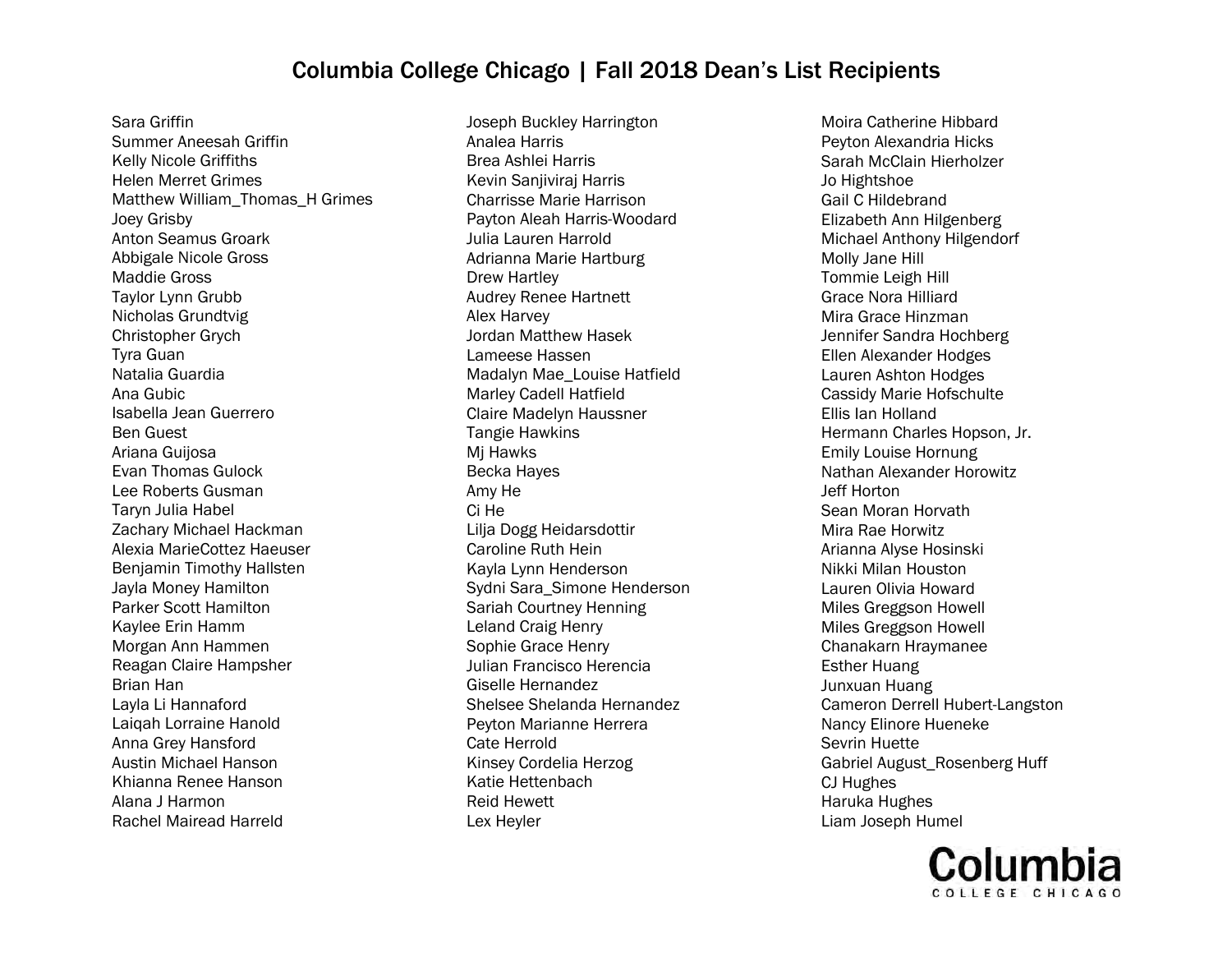Sophia Lyn Hurley Zoha Hussnain Mackenzie Taylor Hutchins Evan Edward Huttner JuJu Hwang Natalie Hyland Anabertha Ibarra Martin Ibarra Taylor Lyn Imperatrice Lily Bea Indie Michael Thomas Ingram Maddy Ipema Jettarin Issaravanich Brian O'keefe Jackson Sara Jackson Tristan Blue Jackson Zack Jackson Breanne Lee Jacobs Emily Michelle Jacobson Asher Jaffe Nathan T Jainchill Michael Andrew Jakolat Riley Jane Jakusik Alex James Jason Brandon James Peter Park Jang Maggie Janisse Julia Janiszewski Nadia Jawhar Jarad Juan Esteban Jaramillo Katherine Lyn Jarema Casey Eugene Jarmes Ryan William Jarvis Brooke Jaundalderis Roberto Andrei Jean-Francois, Sr. Ian Jeannin Brendon Robert Jeffrey

Nikola Jelinkova Liam W Jennings Patrick Lee Jennings Bruna Pustiglione\_Sarm Jeremias Addison Scott Jerutis Christie Jiang Daniela Jimenez Catherine Jin Tj Joe Bailey Elizabeth Johnk Amanda Adela Johnson Blair Julian Johnson Joe Johnson Martin Buck Johnson Mia Silva Johnson Peyton Johnson Pierre Emmanuel\_Gant Johnson Rebecca Lynn Johnson Sarah Casey Johnson Stephen James Johnson Katie Lynn Johnston Denzel Jones Kaitlyn Marie Jones Marisa Nicole Jones Natasha Nicole Jones Taylor Russell Jones Tori Elizabeth Joray Nick Daniel Jordan Oliver Joukowsky Christopher Andrew Jowett Sophie Joyce Kayla May Juda Alexis Christine Julovich Byeong Jun Jun Daniel Eric\_Wayne Junkel Nathan Abraham Junkroski Jessica Lynn Jurewicz

Emily Rose Kaberlein Spencer Richard Kallsen Ayako Kanroji Brandon Michael Kapelinski Niko Augustine Kapetan Amanda Mary Kaplan Stephen Ree Kaplan Anthony Karlsson Kate Marie Karpel Reese Kasich Evan James Kasle Christopher Kearns Kendra Jalaine Keeter-Gray Mae Olivia Kelke Kathryn E Keller Dillon Taylor Kennedy Keegan Daniel Kenrick Laila Morgan Keppard Delenn Jeannette Kerkhof Kate Kiehfuss Livvie Anne Kiel Byeong-Ick Kim Chan Woo Kim Stefanie Kimla Isabel R Kinerk Jack King Jeremy Michael King Kierah Tarah King Sarah Rae Kinn Thea Katheryn Kinner Alexis Joyce Kirkpatrick Ari Wolf Kirsch Marc Austin Kitahata Paige J Kizer Ford Kjellberg Michael David Klatt Katie Klear

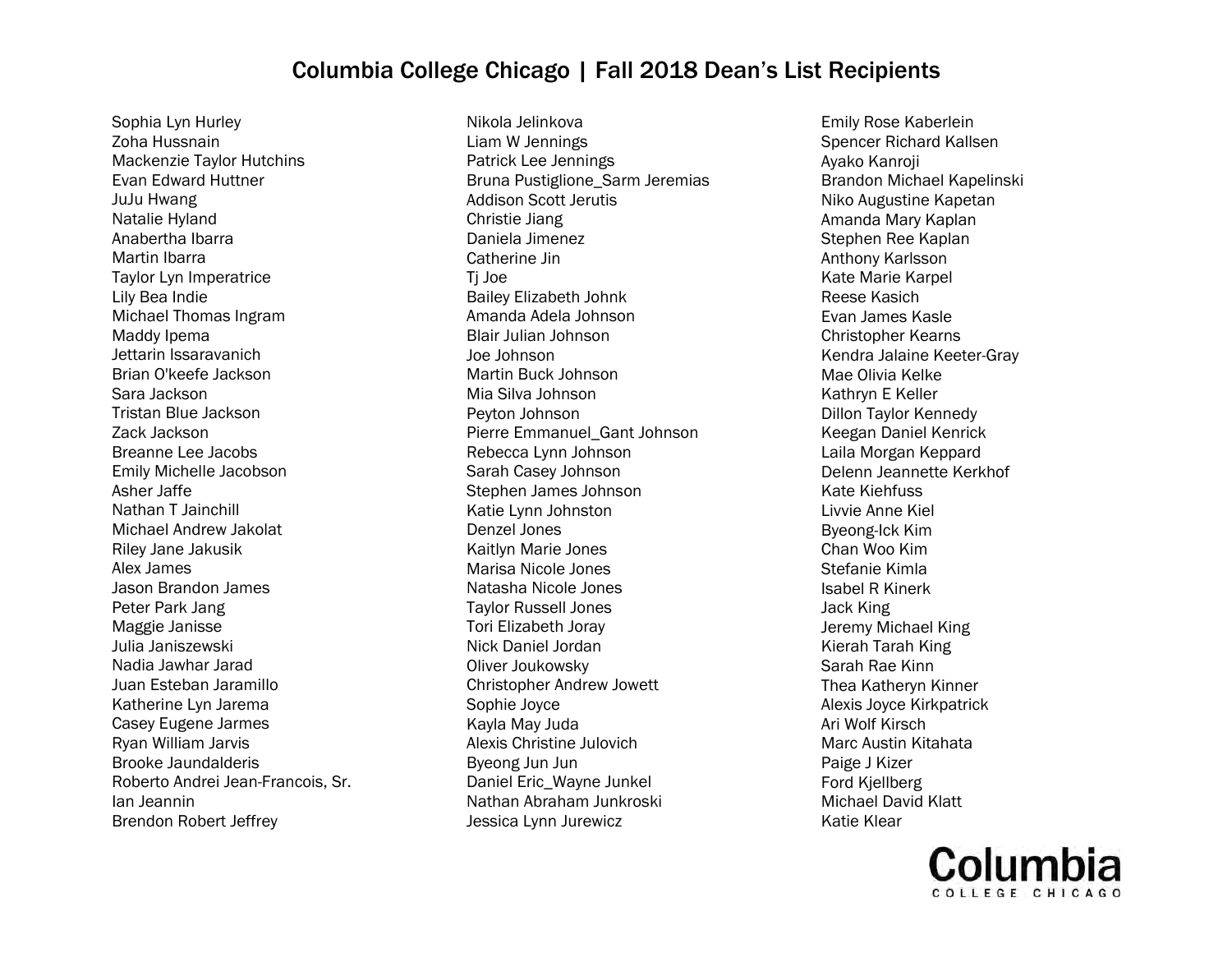Samuel Richard Kleber Kenneth Ernest Klemaier Katlyn M Klepp Emma Minette Knapp Sophia Susan Kneznekoff Crystal Ariana Kniebusch Anya Corinne Kohlman Taia Michele Koker Emily Hannah Konecny Michael Lee Konyar Armin Korsos Wendy Kou Samantha Mary Kowalski Jennifer L Kozlowski Kristyn Danielle Krajewski Jordan Max Kramer Abbie Krider Alex Kritikos Paul Andreas Kritikos Sierra M Kruse Jennifer Noelle Kubicki Casey Robert Kueltzo Caleb Franklin Kurchinski Jenna Kate Kurecki Alex K Kvapil Patrick McIver Kyle Nicole Marie Lackey Caroline Cato Lake Kiki Lam Ben Land Sarah Elizabeth Lane Kyle William Lange Taylor Dianne Laroche Cole Beldyn Larsen Piotr Marcin Lato Christine Elizabeth Lauer Madeline Elizabeth Lauritson

Chris Laverghetta Mariya Lavrova Rhonda Le Tien Thanh\_Thuy Le Skala J Leake Logan Ronald Leavitt Lauren Claire Leazenby Elizabeth Lebow Alexis Di\_Ann Lebron Cameron S Lee Parker D Lee Dana Irene Lehmann Colin Joseph Lenburg Ivan Leon Angeline Jeannette Leonard Crystal Lepe Shelby Renee Lerner Nicole Zuzanna Lesny Nicole Alexandria Leung Jessica Summer Lever Douglas Ryan Levinson Megan Lewer Jayce Lewis Melanie Marie Lex Kalle Leyden Cong Li Frank Li Ian Li Zoya Li Siyu Liang Katherine Lichter Victoria Rose Lieberman Leticia Lima Pietro Lina Emma Louise Linaberry Alana Lindenfeld Matiel Briana Lindley

Zoe Angelica Lipinski Porcha Akia Lipsey Lesley Laura Littlejohn Al Liu Jessica Liu Kristy Lynn Livolsi Benjamin Ryan Lobel Katie Lobsinger Penn Jackson Lodin Kaylin Loer Kaitlin Elizabeth Logan Liz Logback Lucas John Lona David Ricardo\_Guadalupe Lopez Edgar Lopez Jacqueline Victoria Loupakos Zoe Rayn Lourey-Christianson Jayda Marie Love Katharine Alexis Lovell Keyaria Diamond Lovett Case Scott Lowe Sabrina Lozada Allen Christopher Lucas Jacob E Lucas Katelynn Alexandra\_ Luchtenburg Paige Jillian Lucin Jialiang Luo Megan Rylee Lux Liam Zvi Lynch Angela Ma Zihuan Ma Lauren Faith MacDonald Kayla Macedo Rhiannon Beth\_Ione Mach Julia Machado DAlo de Oliveira Carly Elizabeth Mack Essence Nicole Mack

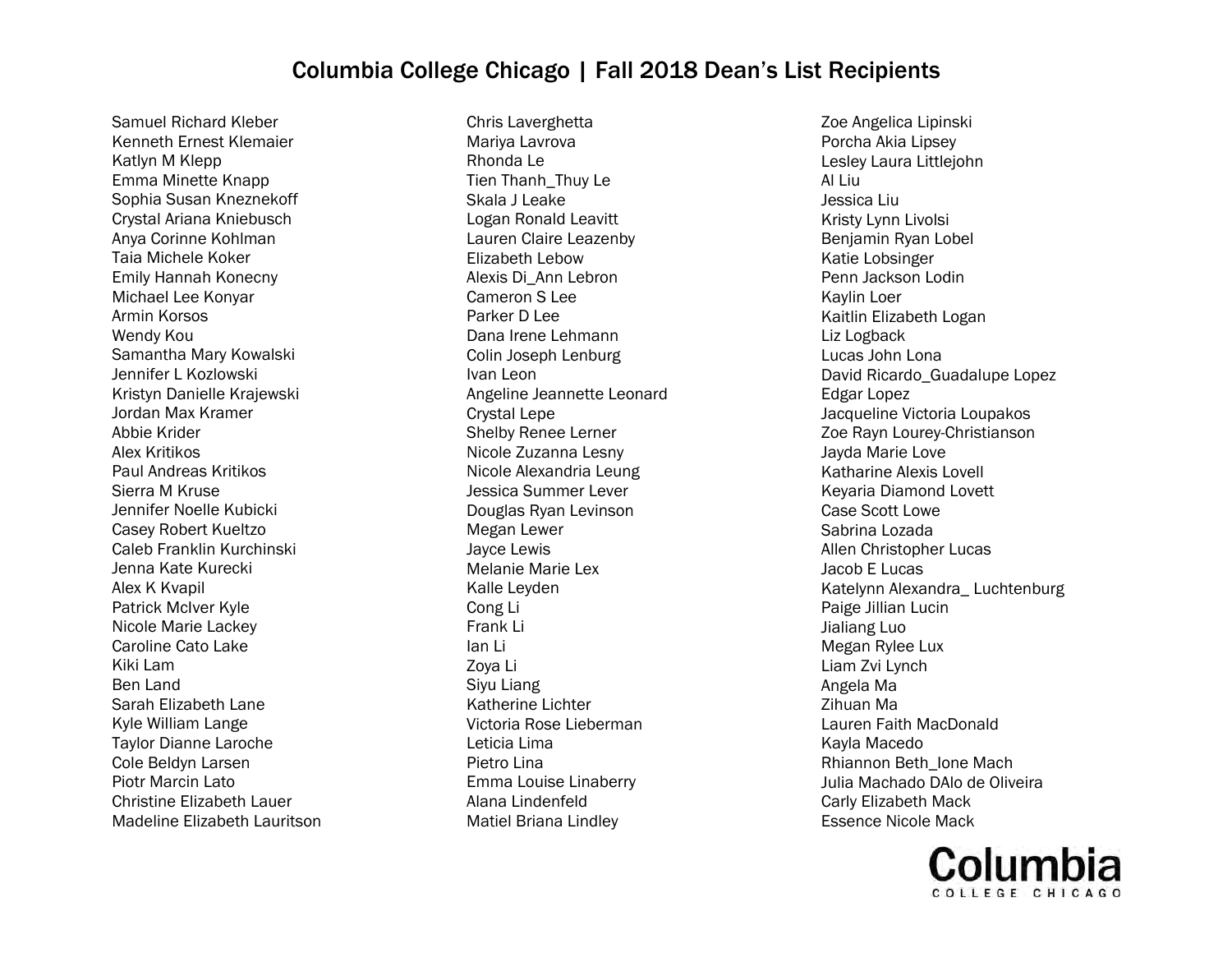Sara Linnea MacKenzie Marlena Marie Magliano Daniel Anthony Mahoney Chloe G Main Ayla R Maisey Panchali Sheersha Majumdar Jacob James Malinowski Cale D Manning Samantha Anastasia Manning Gabrielle Manolis Celeste Manriquez Wan Syahirah Mansor Allyson Paige Manzella Mackenzie Maples Makayla N Marguet Gabriel Marin Natalya Ariane Marinch Dylan Yeager Markulec Danya Marou Merry Marshall Celestina Lynn Marszalek Charlie Martin Gina Nicole Martin Karla Michelle Martin Nyah Zakia Martin Ray Martin Rebecca Katherine Martin Alexis Nicole Marts Derek Evan Martz Michael Gregory Martz Gillian Rose Marwood Jessica Mascarenhas Matt Masino Nate Mason Stuart Massa Mulan Matthayasack Amanda Claire Matthews

Abby Mayhue Dorian Mays Rhyarna Oletha Mcbride Ross Paul McCarthy Dara Starr-Cynthia McClure Claire McConnell Lili Claire McCormack Collin McCormick Olivia Anne McDaniel Kendall Leigh McDermott Ian Murphy McDonald Megan Margaret McDonald Rose Martha McDonald Sarah Elizabeth Mcdonald Maddy McEachen Kady Ellen McElhattan Kelly McElligott Kenny McFarland, Jr. Megan Elizabeth McFarland Riley Payton Mcfarlane Allison McGarry Dave John McGonigal Lawson Keith McGrain Samantha Marie Mcgrath Colin Horan McHugh Zoe June McKee Donavan Ivy-Elaine McKinley Autumn Marie McKnight Bailey Jean McLaughlin Lili Elizabeth McLaughlin John Porter McLeod Emma McNamee Miranda Mcneiley Lauren Nicole McSweeney Johanna Medrano Tony Martin Meers Sneh Pratik Mehta

Yesenia Melara Morganne Lynn Melcher Amanda Melley Justin Daniel Mendoza Rochelle Escobar Mendoza Josh Menon Amy Mercado Nancy Michelle Mercado Mellisa Jeniffer Merchan Henry Paul Merklein Hannah May Merrill Alexandra C Metrou Andrew Meyers Emmalyn Sarah Meyers Olivia Mei\_Hua Meyers Sarah Kim Michalik Bella Middleton Kara Middleton Kamila Miekina Madison Rae Mientus Morgan Kathryn Miesiac Jacob Kashmir Mikos Yesenia Milan Grace Elizabeth Miller Isabelle Rose Miller Lauren Elisia Miller Meredith Anne Miller Paige Miller Sarah Dorothy Miller Scarlet Sol Miller Samantha Milligan Kaitlyn Regan Mills Matt Miltonberger Angela Hyo\_Jung Min Chase Evan Mincey Asa Minter Owen Patrick Misterovich

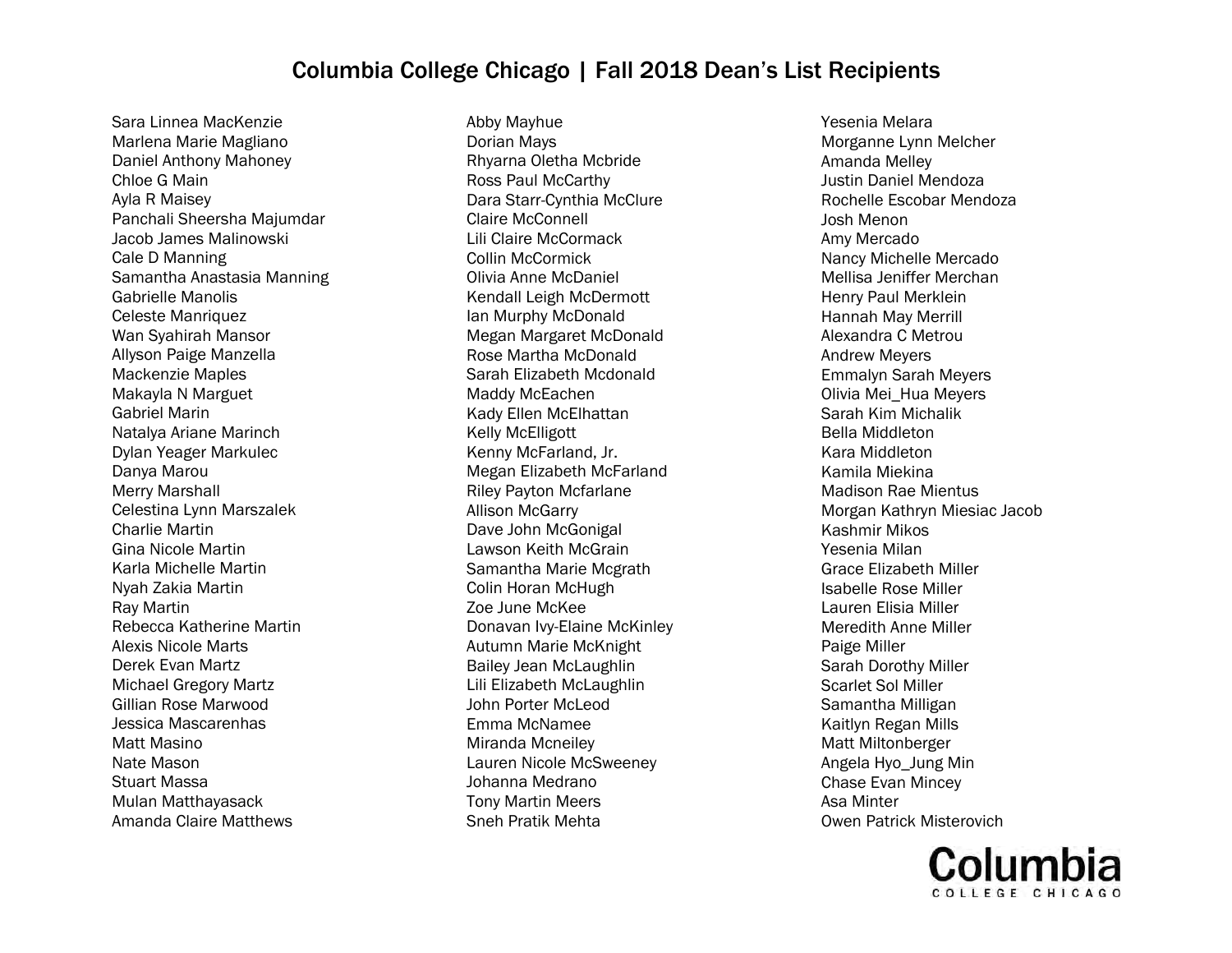Sarah June Mitchell Lorelei Iwalani Miyamura Nina Ruttan Moldawsky Livnelly Molina Angela Joy Moline Marley Sue Molkentin Chrissy Molloy Matt Montagne Jim Monteforte, II Isaiah Assyr Moore Shannan Nicole Moore Alex Moran Cynthia Loretta Moreno Jade Marie Moreno Jocelyn Moreno Betsy Morici Miranda Morin Andrew Samuel Morris Callie Elizabeth Morris Ray Morris Michael Richard Morrone Eilish Margaret Morse-ORourke Kendall Morton Robert Thomas Morvay Luke Daniel Moss Nick Moulton Andrew Ng Moy Natalie Anne Moyer Renee Marie Mudgett Jacob Mueller Derek James Muhl Brittany Barbara Muir Rahul Mulani Brendan Mulchrone Annaliese Nicole Munn Antoinette Marie Murillo Samantha Murillo

Tim Obrien Murphy Jacqueline Rose Murray Lizzy Murray Victoria Grace Murray Polina Naletova Angelina Cara Napoleone Widmark J Navas-Ayala Brady Christopher Neher Abby Nelson Crosby Ryan Nelson Dalin Keith Nelson Haleigh Elizabeth Nelson Taylore Leigh Neste McKenzie Louise Netz Kelsey Therese Neumann Raiza Cheyenne Newberry-Quiroz Tyler Nathaniel Newman Alisha Newsom Khang Dang Nguyen Long Ngoc Nguyen Tina-Kim Thanh Nguyen Vi-Anh Dat Nguyen Vi-Linh Dat Nguyen David Justin Nichol Jenn Nicholls Kristen Elizabeth Nichols Erini Nicolaidou Therese Niedbala GriSelena Nieto Katarzyna Maria Niezgoda Jesse Joe Noble Jerrell Nolen, Jr. Ana Nordwig Garrett Norris Bekah Norwood Kaitlyn Ann Novak Kaylynne Patricia\_Corrine Nowak

Rachel Nowak Maya Micayla Nudo Hannah Kathryn Nufer Shannon Nugent Samantha Mae Nygard Diego Ochoa Jonathan Ochocki Jonah R Ocuto Batoul Amin Odeh Brittney Odom Marie Oehler Calvin Wye\_Kit Oh Jessica Younjung Oh Rebecka Olga Ohrstrom Kann Ana Karen Ojeda Sophia Allegra Okugawa-Stoller Kara Christiane Olander Katie Olhausen Taleisha Oliver Tess Eleanor Olson Salma Mahmoud Omari Juliana Bukola Omokheyeke Garrett Galen Omvig May Zin Oo Nuttha Oonsuwan Afua Ayaw Oppong-wadie Danielle Ann Orawiec Olivia W Orendorf Quevon Ilrick Orisme Brandon Lee Orlowski Karen Ortega Sammy Aly Ortega Benjamin Fernando Ortiz Emily Osborne Mariah Osburn Grant Thomas Osum Carlos Mariano Osuna

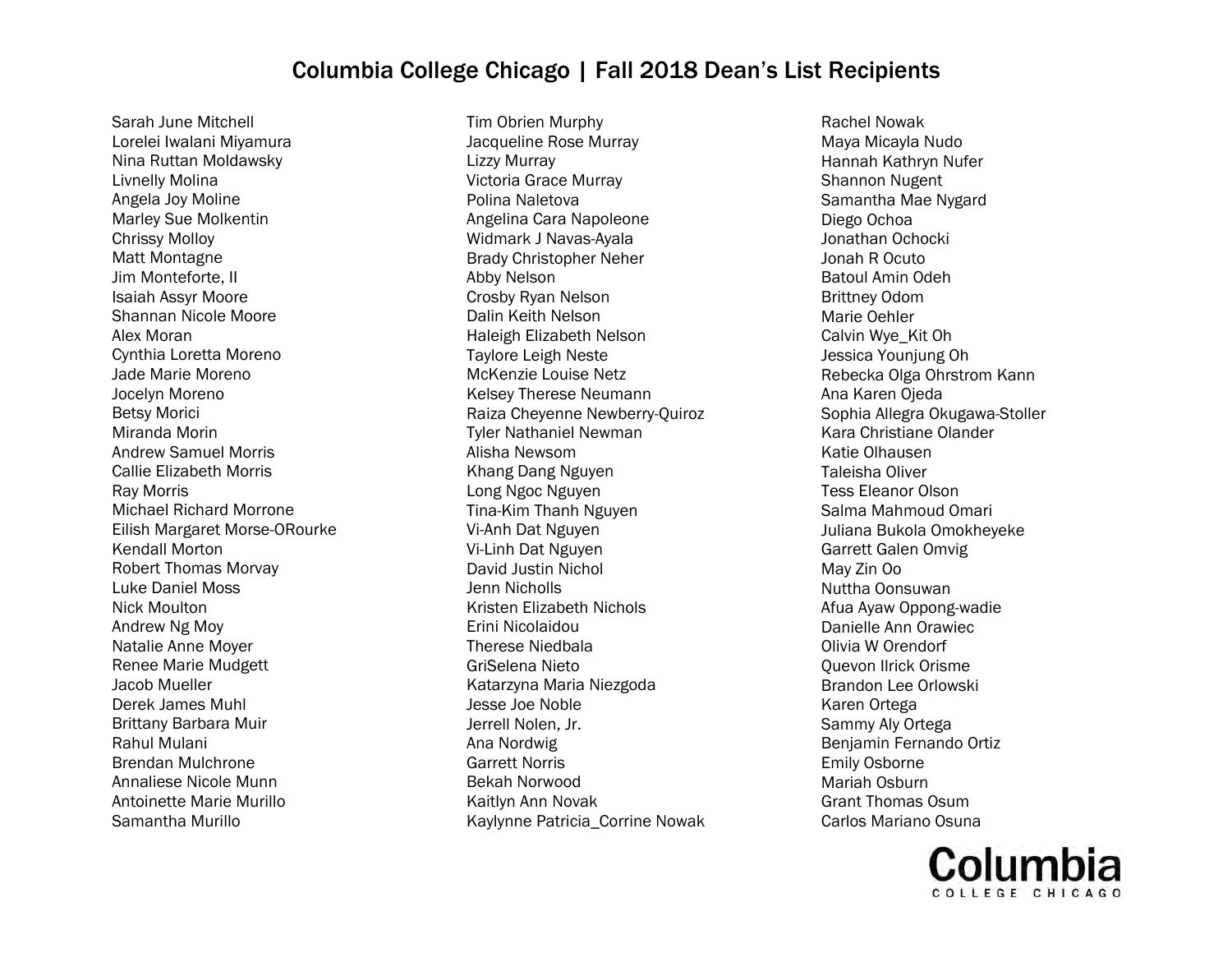Liliana Allison Otero Cassie Otto Angel Skyy Overton Kaylah Owens James Oxyer Joe Packham Lyle Lindale Padios Joy Angelique Padua Michelle Pala Nestor Rodrigo Palma Bernard John Dechavez Paner Gabriella Josephine Papas Yiorgos Anthony Pappas Sonja Elisabeth Pardee Allison Skye Pardieck Tricia Parent Daniel Park Phoebe G Parker Tyler Parrish Rebecca Marie Parsons Nikos Paschalis Niki D Patel Shayna Patel Urja Patel Isabella Paulitz Brooke Riane Pawling Patrick Joseph Payne Maya Elizabeth Payne-Schomaker Zoie Pearson Keziah Aurielle Pegues Anthony Joseph Pellegrino Carola Pellegrino Alana Marie Pendergraft Sierra Pennala Baillee Judith Penski Chandler A Pepper Victoria Peralta

Carla Rosalie Pereyra Abigail Andrea Perez Nathan J Perez Angelina Sylvana Perino Megan Perrero Haley Peterson Joshua Henry Peterson Charlie Petralia Noah Allen Petrillo Carter Jefferson Pfitzer Samantha Pham Theresa Minh Pham Devin Rene Phillips TaJae T Pickett Anna Pierczynski Taylor Evelyn Pike Kyra Anne Pikowitz Emma Pillsbury Vivian Marina Pina Ella J Pinceloup Elizabeth Esther Piskorski Brianna Jean Pitterle Sydney Leigh Piwowar Mary Grace Plazak Jessica Laura Plocinik Alexis Kye Ploen Kristina Dee Plumb Braxton Taylor\_Qin\_Lee Po Anthony Joseph Podraza Sophie Pokorny Emily Elizabeth Polick Yasmine Polk Jafei Pollitt Ryan William Pollock Ben Polster Grace Marie Pontius Madison Pope

Jasmine Porras Jack Porter, II Madeline Jean Porter James Taylor Post Malley Powell Jessica Rose Powers Laurel Irene Powers Ellie Prendes Delaney Anne Pressler Ian Preston Angie Prieto Madelena Primini Ashley Prine Gavin Francis Pringle Meg Proffitt Danielle Nicole Przybysz Molly Rose Ptacek Elaine Pugsley Mallory Pummer Bridget Purdy Tara Marie Purgaric Tanner Marcus Puzio Asia Cierra Pye Sarah Pyne Ryan N Quade Kayla Gail Qualls Briana Robyn Quiachon Sophia Quillec Colby Quinlan Molly Elizabeth Quinn Beatriz Quiroz Zachary S Raber Samantha Lee Rabney Steven Michael Racey Eryn Nicole Rafferty Michael Rahme Kait Ralon

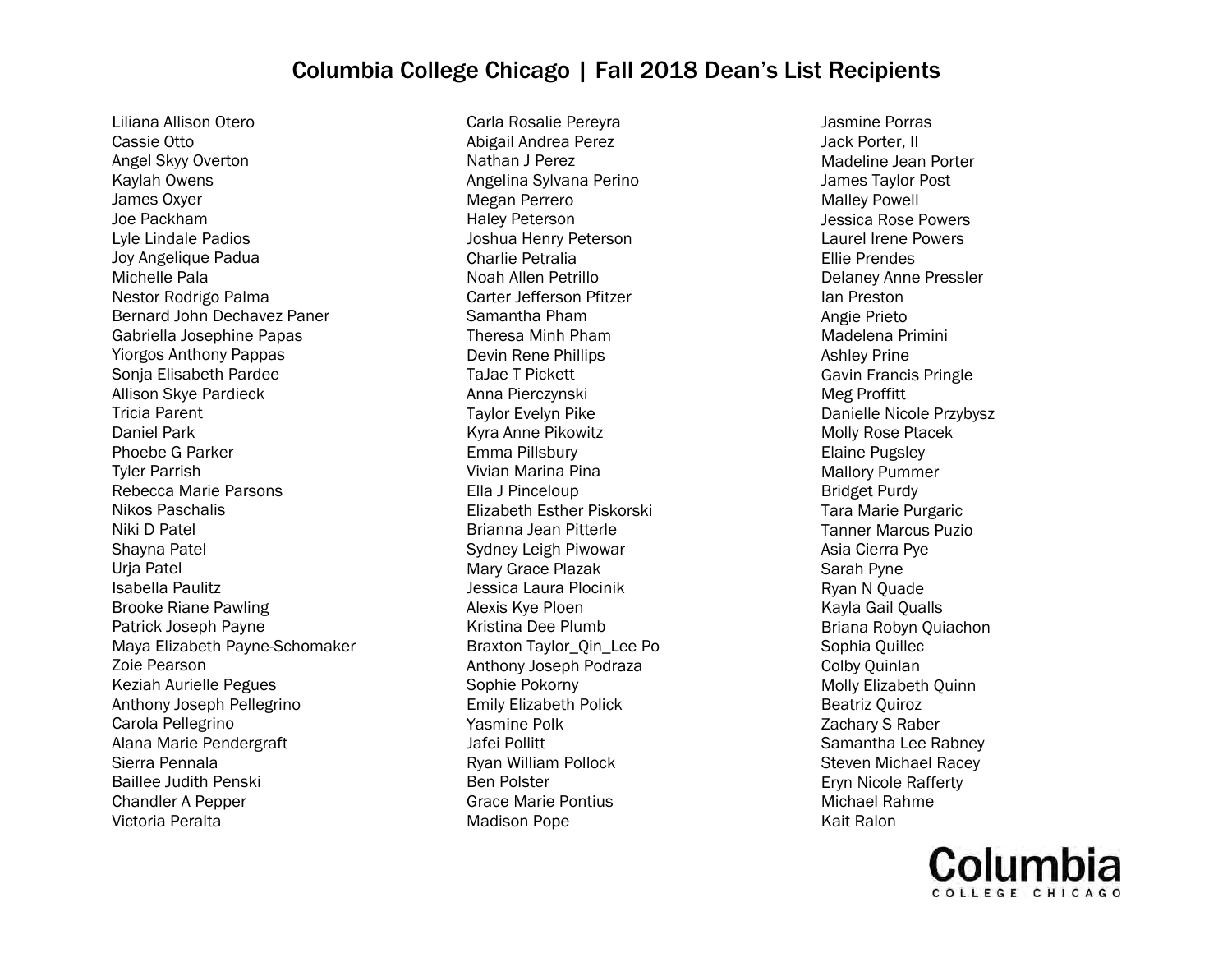Jelyssa Axana Ramos Lexie Rand Alessandra Rangel Leyla Mia Rangel Madison M Ranta Cameron James Rapata Lauren Elizabeth Rapata Adam James Rappe Michael Rapuano Savannah Rose Rasco Luke Michael Ratley Adrian Gilbert Lagman Ratuita Owen H Ravelo Sofia M. Rayas Hannah Raymundo Jade Alanna Rector Savannah Bryce Rednour Angelica Redovan Genna Marie Reed Jace Dickinson Reeves Marissa Anne Reichelt Alec John Reicher Erin Nicole Reid Mary Linda Reid Jake Thomas Reilly Shan Ren Nicole Ashley Restrepo Catrin Sarah Reyes Joselle Blanca Reyes Yael Jonas Reyes Zoey Reyes Noah Ribaudo Raina Lynn Rich Sydney Bermudez Richards DeLisia Richmond Jared Christopher Rickey Rebecca Ann Rieckmann

Michael Scott Rieke Quinn Thomas Rigg Chloe Erin Riley Jenna Christine Rillie Paul Lawrence Ripp Nicholas Eric Rissmeyer Jason Ritter Aliza Fatima Rizvi Juan Enrique Roa Grace Haley Robbins Richie Roberts, III Hadley Victoria Robinson Nicole Lynne Robinson Peyton Danielle Robinson Savana Robinson Alea Rodriguez Bianca Marie Rodriguez Gabe Rodriguez Maya Azul Rodriguez Owen Miguel Rodriguez Jacob Michael Rogala Katelynn Mercedes Rogers Nolan Anthony Roher Christopher Andrew Rohrbeck John Roldan Anna M Romano Cassidy Romero Gabby Rooney Rachel Emily Rosewater Brian Z Rosner Alexa Ross Brandon Alexander Ross Jennie Elizabeth Ross Emmy Rossini Grace Angeline Roushdi Nathan D Rowbotham Shaelyn Nicole Rowe

Jade M Roy Patryk Daniel Rozalowski Chris Rozier Mary E Rudacille Halle Dawson Rudloff Samuel Phillip Ruesink Anthony Clark Ruiz Michael David Rundle Ryan Henry Ruocco Megan L Russell Natalie Patrice Russo Nathan Joseph Russo Glenn Brian Rust Ian S Rust Jennifer Morgan Rust Liz Marie Rybka Malcolm James Ryshavy Matthew T Ryszkowski Paulina Aniela Ryt David Sackerman Jonathon M Sadowski Amanie Hanna Safadi Chris William Sahm Addy Saindon Jasleen Saini Connor Staton Sale Sol Salinas Armand Alfred Samanamud Brian Justin Samuelson Jesus Alberto Sanchez Karla Itzel Sanchez Daliyah Damyrikal Sanders Robert Alexander Sandoval Kailyn Joie Santos Janet Santoyo Rebecca Saunders Katherine Nicole Savage

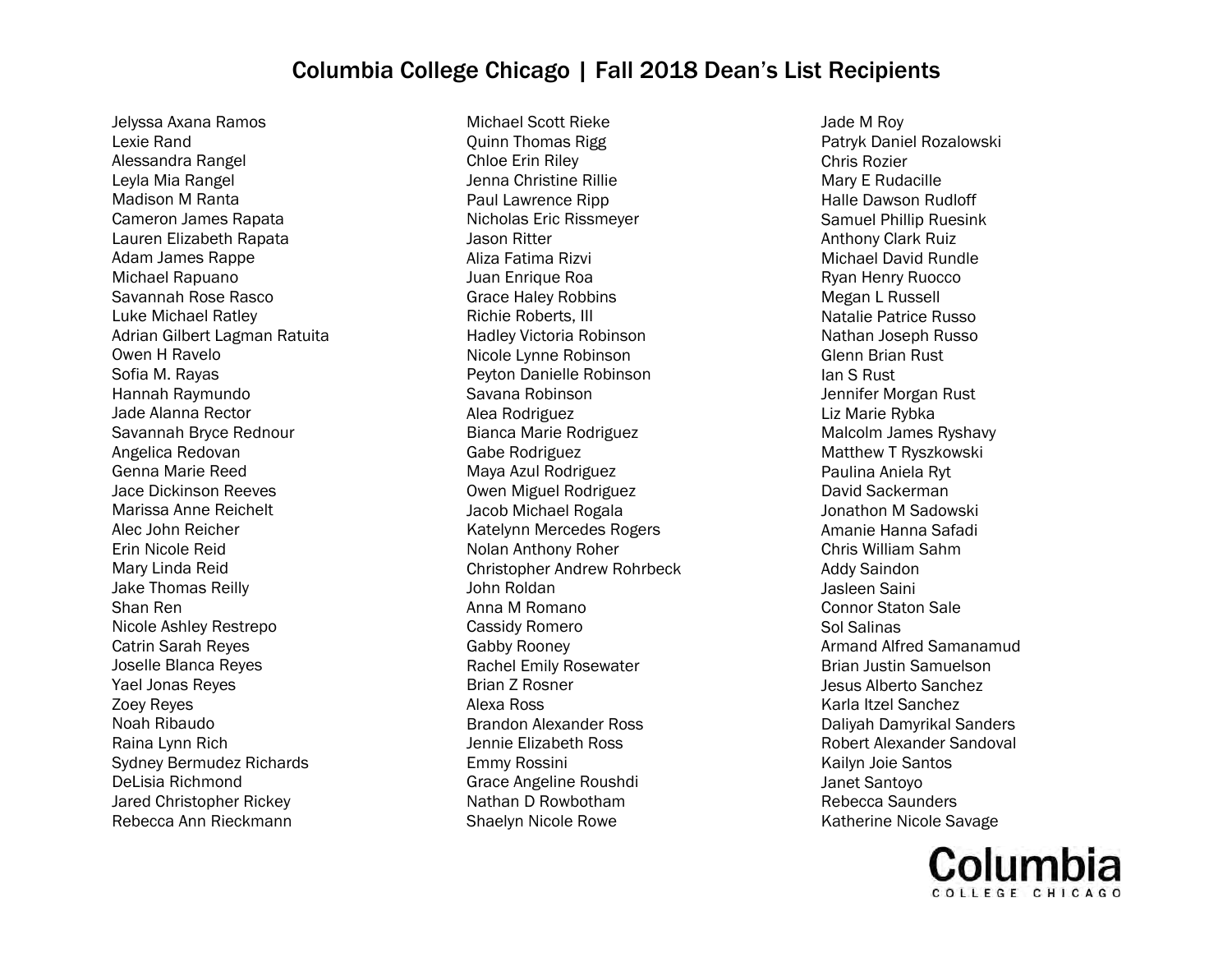Katherine Elizabeth Savely Jade Islan Sayson Brian Daniel Scally Spencer Thomas\_Robert Schael Olivia Schappacher Hailianne Merideth Schawo Alex Matthew Schenberg Emily Anne Schexnayder Hannah Rose Schierbeek Sarah Schiff-Berger Abbygayle Marie Schlappi Todd David Schlegelmilch Alex Schmelter Elana Kristen Schmidt Bethany LaVonne Schmieder Brandon Edward Schneider Julia Elizabeth Schneider Arielle Joan\_Cypress Schnur Ethan James Schoenborn Morgan Rae Schoenecker Jethro John Schoppenhorst Alexandra G Schrepferman Carsen Nora Schroeder Jenna Brea Schroeder Clare Schuch Sierra Quinn Schuler Hailey Barbara Schultz Daniela Marie Schwab Ethan Schwabe Madison Caroline Seabrook Lilly McKay Seay Myah Sharntavae Seay Adele Sego Allie Semrow Grace Catherine Senior Gil Shahar Aubrey Kathleen Shaner

Hannah Christine Shanker Ashanti Alexandria Sharrieff Isabelle Marie Shavrnoch Jessie Mae\_Maureen Shaw Valerie Denise Shaw Cloe A Sheehy Caroline Madison Sheets Madison Marie Sheets Sophia Rae Sheets Mackenzie Elizabeth Shelton Miranda Claire Sherman Shangzhi Shi Autumn Shively Lisa Marie Shoemaker Matthew Alan Shope London Chantel Short Alyssa Lindsey Shuster V Sidaugaite Emma Marie Siegel Nick Sifuentes Hannah Kae Siglin Jessica Louise Siletzky Rebecca Silic Ben Sill Anaje Mar Silva Cynthia Silva Giovanni Silva Nathalie Silva Ella Rose Silverman Elaine Claire Simmons Audrey Rose Simon Cid Simpson Amaiya Chanel Sims Nyia Dela Sissac Ben Skarnulis Mary Rose Skittone Lily Ana Skrapka, Sr.

Paolo Skyrus Christine Eleanore Slavik Lawson Wesley Smead Rylie Nicole Smedley Anthony Glenn Smith Arquise Navarre Smith Avery E Smith Clayton Garrett Smith Cooper H Smith Dakota Leonidas- Bejarano Smith Hannah Smith Kelan Matthew Smith Langley Lucille Smith Taelor C'imone Smith Tyler John Smith Danny Solorzano Katie Somers Lily Ann Someson Melody Song Walter Daniel Sorel Sasha Olympia Spallina Kate Spence Joshua D Sperger Elise Nicole Spicer Jack Ryan Spinella Ben St John Alyssa Ann St. Laurent Nia Kamil Stafford Mason Anton Stahl Brittany Allison Stalder Sierra Brooke Stamm Claire Stanton Haley Renee Steenbergen Artur Stefani Stefani Fagundes Nicole LeAnn Steffensen Katrina Steffy Tiffany Briana Steigerwald

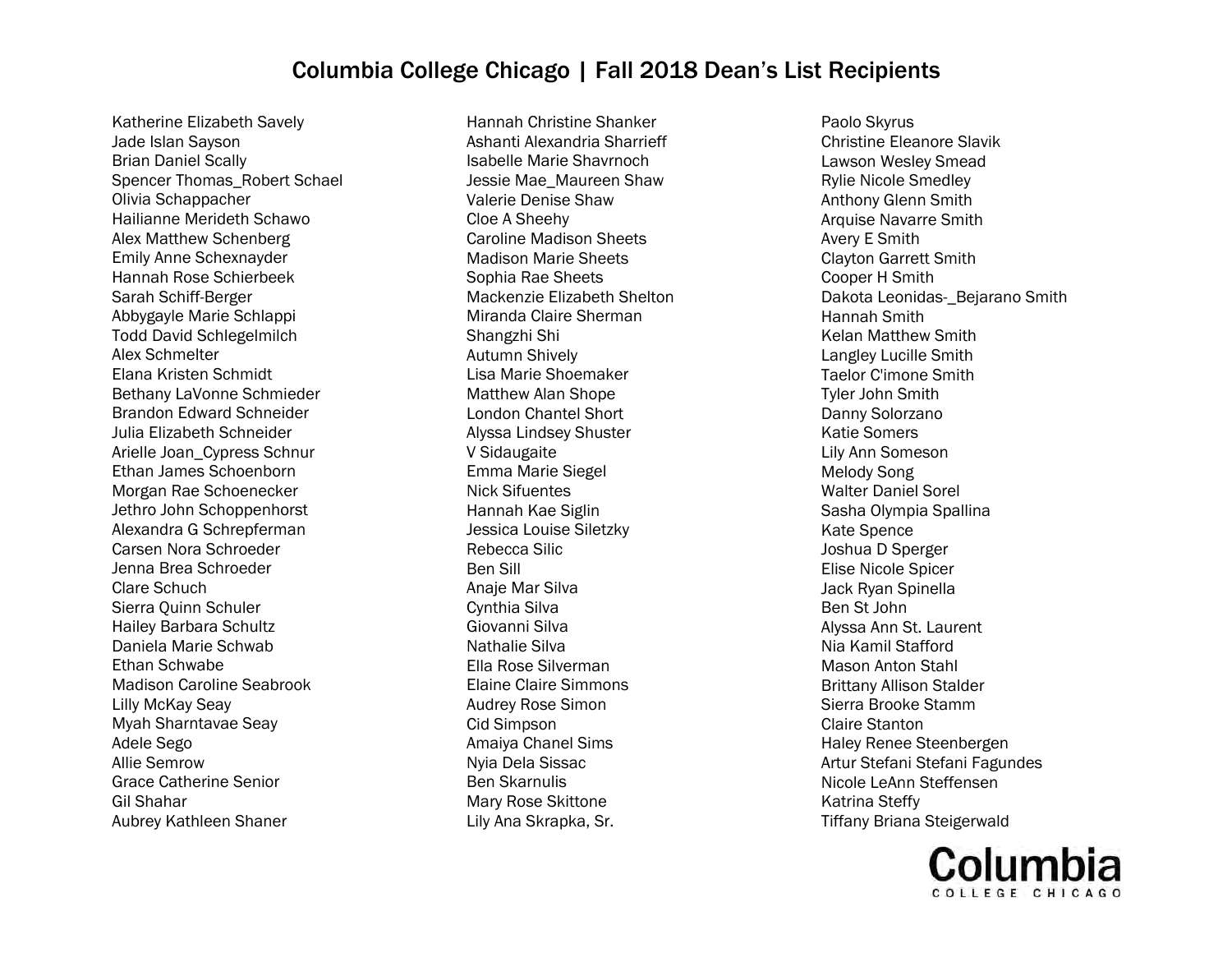Sebastian Maximilli Steinberger Daniel Jeffery Steininger Catherine Julia Stema Alex Stepanek Sam Sterbenz Josie Jo Stevenson Milana Rene Stewart Haven Hope Stohler Luiza Stokebrand Andrew Lloyd Stolz Shira Sydney Stonehill Gwendolyn Holly Stovall Cal Strawhecker Kasey Lynn Strejc Scott Bernard Strom Nicholas Armahn Stroud Reagan Grace Stuart Morgan Lynn Stubblefield Kate Stubbs Colette Hanna Stubitsch Jacob Colin Stucki, III Madelynn Joy Stuenkel LeAnn Mishelle Stutler Jorge Luis Suazo Jake Joesph Suffern Erin Elizabeth Sullivan Voravan Susettheenee Sierrah Lynn Sutherland Samuel L Svienty Jayna Kanta Swami Maeve Ann Swan Brienne Swanson Alissa Marie Swatkowski Liam Niall Sweeney Andrew Sykora Joshua Pablo Szabo Megan Szajna

Sabrina Szigeti Lee Szleifer Trang Thuy Ta Camryn Amelia\_Maring Tabiolo Corinna Jayne Tabor Jenna Symone Tahhan Jay Takaizumi Sabrina Susan Tamas Benjamin Sparhawk Tancredi Samantha Nicole Taplin Marisa Marie Taravella Logan Robert Tarter Kristen Karon Tatum Mariah Faye Tatum Kayla Christine Taylor Kerryn Nichole Taylor Scott Andrew Taylor Sal Tejeda, Jr. Trevor Nicholas Templeton Rosa Francesca Terenzio Arianna Terlitsky Imani Thairo Lane Desirae Thoelcke Gabby Thom Annella Elizabeth\_Marie Thomas Hannah Gifford Thomas Kayla Thomas Allison Jessica Thompson Mirina M Thompson Sidney Renee Thompson Baylee Anne Thorburn Jackson Ernest Thoren Savanna Thunder Julia H Tiernan Abigail Faith Tierney Kayla Idesa Marie Manala Timbol Maeryl Timola

Jesse Michael Tines Nealie M Tinlin Rebecca Sue Tober Rachel Danielle Toenies Shane Tolentino Bethany Joy Tomasian Joe Torres David Frederic Totten Raegan Elizabeth Townsend Siobhan Townsend Madison Elaine Tozier Emma Marie Travis Pedro Alonso Tresgallo Ariel Etana Triunfo Grace Luisa Trivax Joe Troop Isabel Trujillo Anh Truong Ben E Tull Lois Emily Tuman Patrick Scott Tumulty Kim Tupas Estefany Turcios Dylan Quinn Turcott Julianne Marin Turkel Josh Kenneth Turnipseed Alexis Michelle Tyler Wil Tyner Drew Underwood Natasha Rose Uno Danielle Marie Uppleger Ashley Nicole Urbanus Luke Raymond Uritescu Gabriel Alexander Utreras Leanne Christina Uzelac Luiza Assis\_Loures Vale Maria Valero Dosal

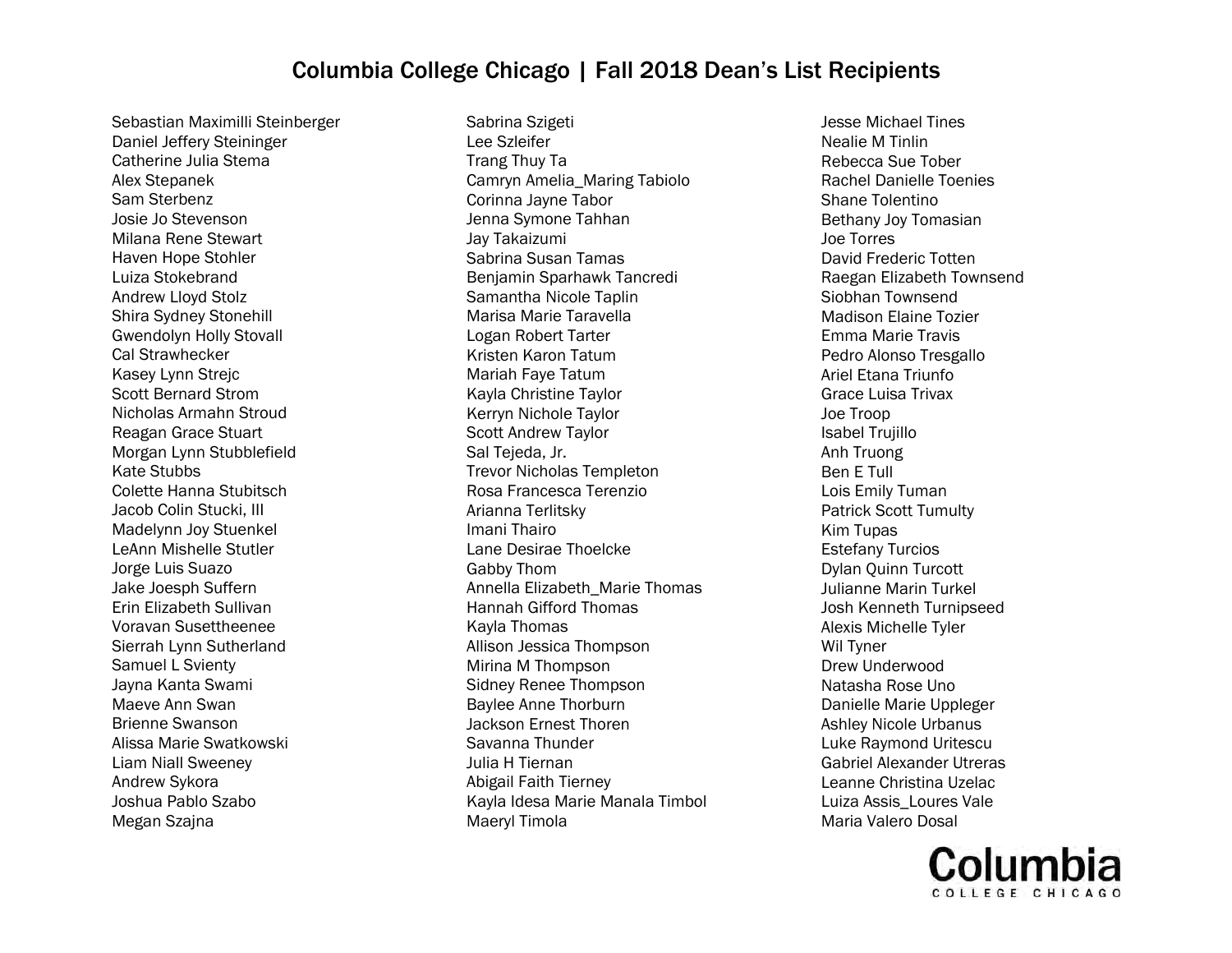Matthew Aldert Van Bruggen Shay Lee Van Lue Max Vanderwerf Grant Allan VanLanduyt Matt VanOsdol Daniel David Vargas Jorge Alfredo Vargas Duvina Ruby Vazquez Paul Joseph Vedier Daniel Vega Rebecca Gillian Venadam Sarah Anne Verespej Matthew Charles Vergun Five Verrier Matthew Ryan Vetter Christopher Vickers Vickers-Rynecki Sheridyn Elaine Villarreal Kendrah Betty\_Jane Villiesse Elena Estelle Vincent Denisa Viragova Sophia Elizabeth Vitello James August Vitullo Rachel Lynn Vogrich Shannon Marie Vogt Ally Vonderheide Bethany Frances Voshell Lisa Vu Ben Michael Wachs Alise Anne Wagner Simon Wagner Kala Frances Wahl Rachel Miyoko Walcott Mary Ann Regan Wallace Wan Nur Atiqah Wan Mohd Kamal Hayley Wang Lj Wang Nick Wang

Xinxin Wang Yilan Wang Yingxuan Wang Yuting Wang Jeremiah Allen Warren Nicholas Warrington Alana Marie Washington Pip Wasserburg Gabby Watkins Mary Isabel Watkins Mary Elizabeth Watson Ella Watylyk Jonathan Jesus Way Andi Weaver Sydney Laurel Weber Christen E Weeden Aliver Weeger Arly Wei Zixin Wei Jack Weimer Ezra Weingartner Hannah Weiss Edward James Weissfeld Parker Sydney Weldon Katie Welko Julianna Corinne Welling Jayda Ann Wentworth Nick Wenzel Chloe Catherine Wesley Paul Wesolowski Alena Wetter Annie Shea Wheeler Moriah L Wheeler Alex Henry White Jesse L White Grace Rebecca Whitmire Joshua Anvers Whittom

Matt Whoriskey Monica Wiegard Jade Savana Wieland Hannah Wien Abby Wilczek Andrea Lynn Williams Danielle A Williams Danya Jean Williams Martin Elliot Willis Alex Wilson Kasia Wilson Michael Aaron Wilson Su Thiri Win Jonathan Francis Winicki Jared Lee Wiseman Alexis Grace Wisniewski Michael Roy Witek Asher Julian Witkin Emily Allison Witkowski Britney Wittes William Wittstock Emma Elizabeth Witty Julia Grace Witty Laney Wold Austin Nicole Wolfe Lauren Marie Wolfe Jacey Kay Wolff Katrina Anne Wolter Andrew K Womack Amber Wood Tamara Jade Woodall Tara Woods Michael Lee Xayavong Jiayue Xiong Yilin Xu Jason Michael Yaccino Samuel Yaconis